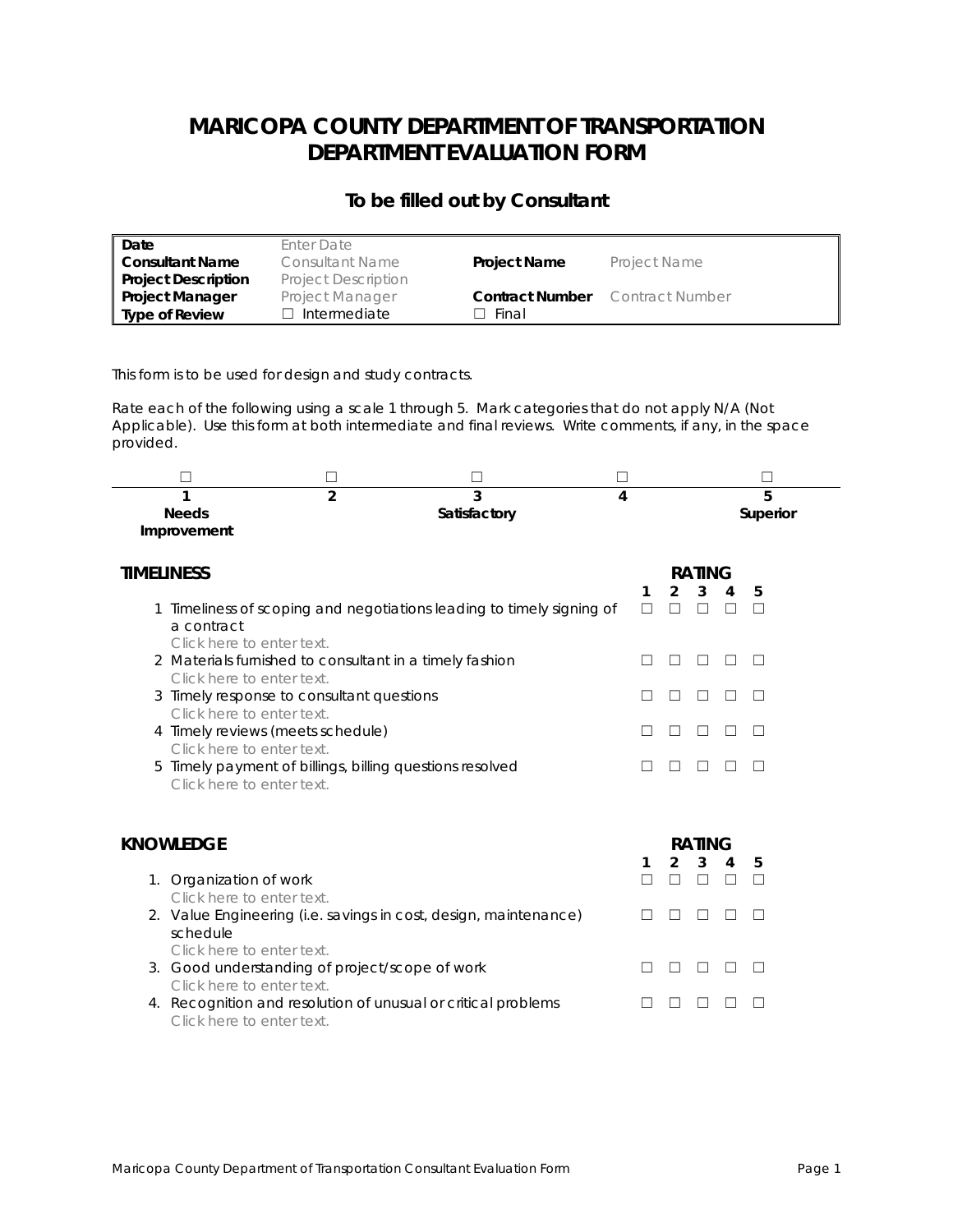| <b>COOPERATION/COMMUNICATIONS</b> |                                                                                                                                                       |        | <b>RATING</b>  |              |        |   |  |  |  |
|-----------------------------------|-------------------------------------------------------------------------------------------------------------------------------------------------------|--------|----------------|--------------|--------|---|--|--|--|
|                                   |                                                                                                                                                       | 1<br>П | $\mathfrak{p}$ | 3            | 4<br>ш | 5 |  |  |  |
|                                   | 1. Consultant working relationship/communication with Department<br>Click here to enter text.                                                         |        |                |              |        |   |  |  |  |
|                                   | 2. Consultant working relationship with outside Departments<br>Click here to enter text.                                                              |        |                |              |        |   |  |  |  |
|                                   | 3. Compliance with contractual obligations<br>Click here to enter text.                                                                               |        |                |              |        |   |  |  |  |
| <b>QUALITY</b>                    |                                                                                                                                                       |        | <b>RATING</b>  |              |        |   |  |  |  |
|                                   |                                                                                                                                                       | 1      | $\mathfrak{p}$ | $\mathbf{3}$ | 4      | 5 |  |  |  |
|                                   | 1. Clarity of contract scope of work                                                                                                                  |        |                |              | ш      |   |  |  |  |
|                                   | Click here to enter text.<br>2. Clarity of Department standards/expectations for drawings                                                             |        |                | H            |        |   |  |  |  |
|                                   | Click here to enter text.                                                                                                                             |        |                |              |        |   |  |  |  |
|                                   | 3. Clarity of Department standards/expectations for specifications<br>Click here to enter text.                                                       |        |                |              |        |   |  |  |  |
| 4.                                | Clarity of review comments                                                                                                                            |        |                | H            |        |   |  |  |  |
|                                   | Click here to enter text.                                                                                                                             |        |                |              |        |   |  |  |  |
| 5.<br>6.                          | Completeness of review comments<br>Click here to enter text.                                                                                          |        |                |              |        |   |  |  |  |
| 7.                                | Appropriateness or relevancy of review comments for level of<br>submittal                                                                             |        |                |              |        |   |  |  |  |
| 8.<br>9.                          | Click here to enter text.<br>Maintained adequate and qualified management and review<br>personnel throughout the project<br>Click here to enter text. |        |                |              |        |   |  |  |  |

| TOTAI S |  |  |  |
|---------|--|--|--|

How well are we doing? How can we improve? Click here to enter text.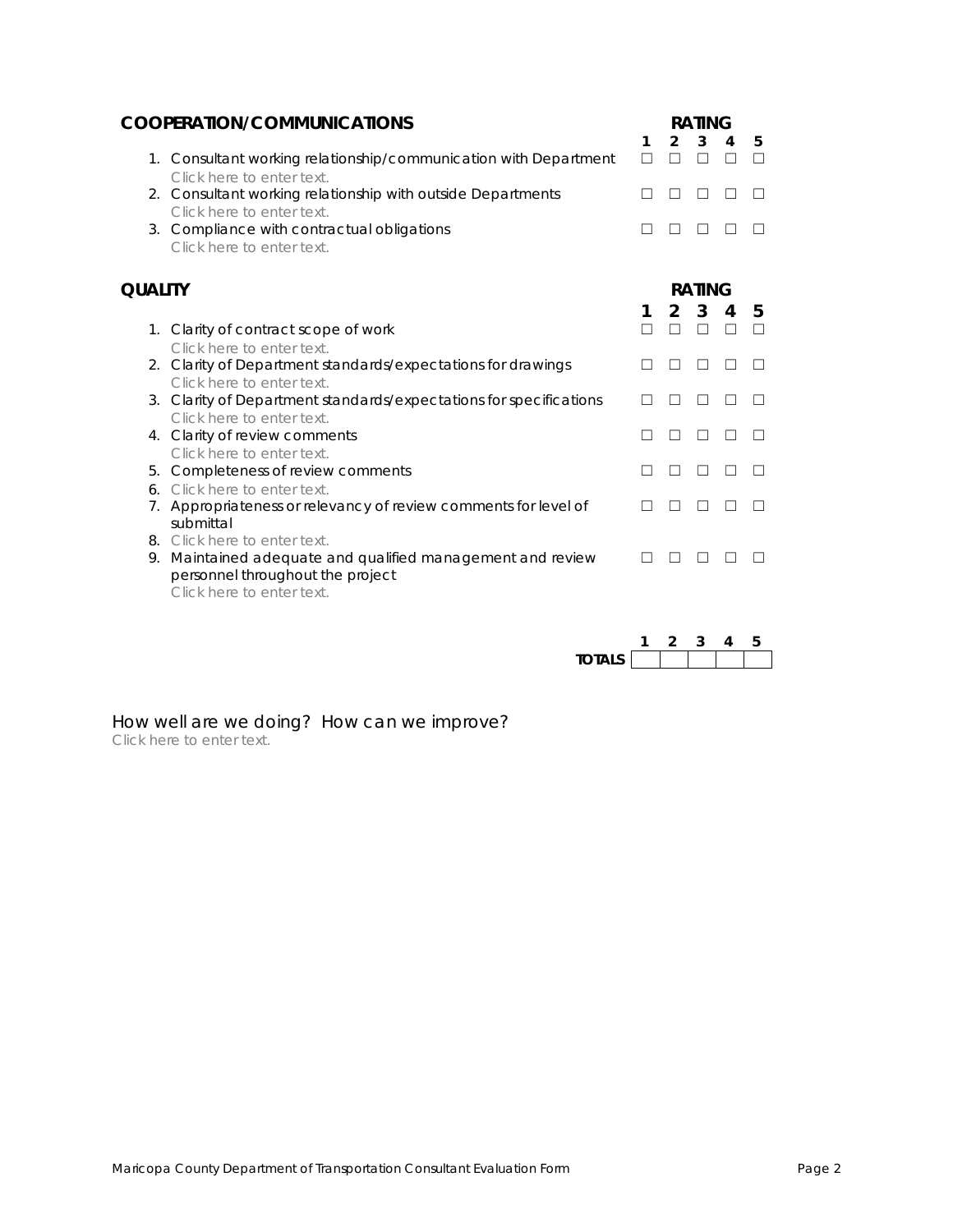# **MARICOPA COUNTY CONSULTANT EVALUATION FORM**

### *To be filled out by Department*

| Date                       | Enter Date                 |                        |                     |
|----------------------------|----------------------------|------------------------|---------------------|
| <b>Consultant Name</b>     | Consultant Name            | <b>Project Name</b>    | <b>Project Name</b> |
| <b>Project Description</b> | <b>Project Description</b> |                        |                     |
| <b>Project Manager</b>     | <b>Project Manager</b>     | <b>Contract Number</b> | Contract Number     |
| <b>Type of Review</b>      | $\Box$ Intermediate        | Final                  |                     |

This form is to be used for design and study contracts.

Rate each of the following using a scale 1 through 5. Mark categories that do not apply N/A (Not Applicable). Use this form at both intermediate and final reviews. Write comments, if any, in the space provided.

|                   |                                                | □              | $\Box$                                                                 |   |        |                |               |         |          |  |
|-------------------|------------------------------------------------|----------------|------------------------------------------------------------------------|---|--------|----------------|---------------|---------|----------|--|
| 1                 |                                                | $\overline{2}$ | 3                                                                      | 4 |        |                |               |         | 5        |  |
| <b>Needs</b>      |                                                |                | Satisfactory                                                           |   |        |                |               |         | Superior |  |
| Improvement       |                                                |                |                                                                        |   |        |                |               |         |          |  |
|                   |                                                |                |                                                                        |   |        |                |               |         |          |  |
| <b>TIMELINESS</b> |                                                |                |                                                                        |   |        |                | <b>RATING</b> |         |          |  |
|                   |                                                |                |                                                                        |   | 1      | $\overline{2}$ | 3             |         | 5        |  |
|                   |                                                |                | 1. Timeliness of scoping and negotiations leading to timely signing of |   | □      | $\Box$         | □             | □       | $\Box$   |  |
|                   | a contract                                     |                |                                                                        |   |        |                |               |         |          |  |
|                   | Click here to enter text.                      |                |                                                                        |   |        |                |               |         |          |  |
|                   | schedule                                       |                | 2. Work accomplished in accordance with the approved/updated           |   |        |                |               |         | $\Box$   |  |
|                   |                                                |                |                                                                        |   |        |                |               |         |          |  |
|                   | Click here to enter text.                      |                |                                                                        |   |        |                |               |         |          |  |
|                   | 3. Timely response to Department comments      |                |                                                                        |   |        |                | ш             | $\perp$ | $\Box$   |  |
|                   | Click here to enter text.                      |                |                                                                        |   |        |                |               |         |          |  |
|                   | 4. Timely billings, billing questions resolved |                |                                                                        |   |        |                | ш             | $\perp$ | $\Box$   |  |
|                   | Click here to enter text.                      |                |                                                                        |   |        |                |               |         |          |  |
|                   |                                                |                |                                                                        |   |        |                |               |         |          |  |
| <b>KNOWLEDGE</b>  |                                                |                |                                                                        |   |        |                | <b>RATING</b> |         |          |  |
|                   |                                                |                |                                                                        |   | 1      | $\overline{2}$ | 3             | 4       | 5        |  |
|                   |                                                |                | 1. Understanding of project objectives/scope of work by project        |   | $\Box$ | $\Box$         | $\Box$        | $\Box$  | $\Box$   |  |
|                   | manager/reviewer                               |                |                                                                        |   |        |                |               |         |          |  |
|                   | Click here to enter text.                      |                |                                                                        |   |        |                |               |         |          |  |
|                   | 2. Decision making/guidance by project manager |                |                                                                        |   |        |                | ш             | $\perp$ | $\Box$   |  |
|                   | schedule                                       |                |                                                                        |   |        |                |               |         |          |  |
|                   | Click here to enter text.                      |                |                                                                        |   |        |                |               |         |          |  |
|                   |                                                |                | 3. Awareness and resolution of criteria or policy changes affecting    |   |        | □              | $\Box$        | □       | $\Box$   |  |
|                   | project outcome<br>Click here to enter text.   |                |                                                                        |   |        |                |               |         |          |  |
|                   |                                                |                | 4. Adequate coordination to resolve issues beyond the scope of         |   |        |                | ш             | $\perp$ | $\Box$   |  |
|                   | work                                           |                |                                                                        |   |        |                |               |         |          |  |
|                   | Click here to enter text.                      |                |                                                                        |   |        |                |               |         |          |  |
|                   | <b>COOPERATION/COMMUNICATIONS</b>              |                |                                                                        |   |        |                | <b>RATING</b> |         |          |  |
|                   |                                                |                |                                                                        |   | 1      | 2              | 3             | 4       | 5        |  |
|                   |                                                |                | 1. Working relationship between Department staff and consultant        |   | П      |                | П             | П       | □        |  |